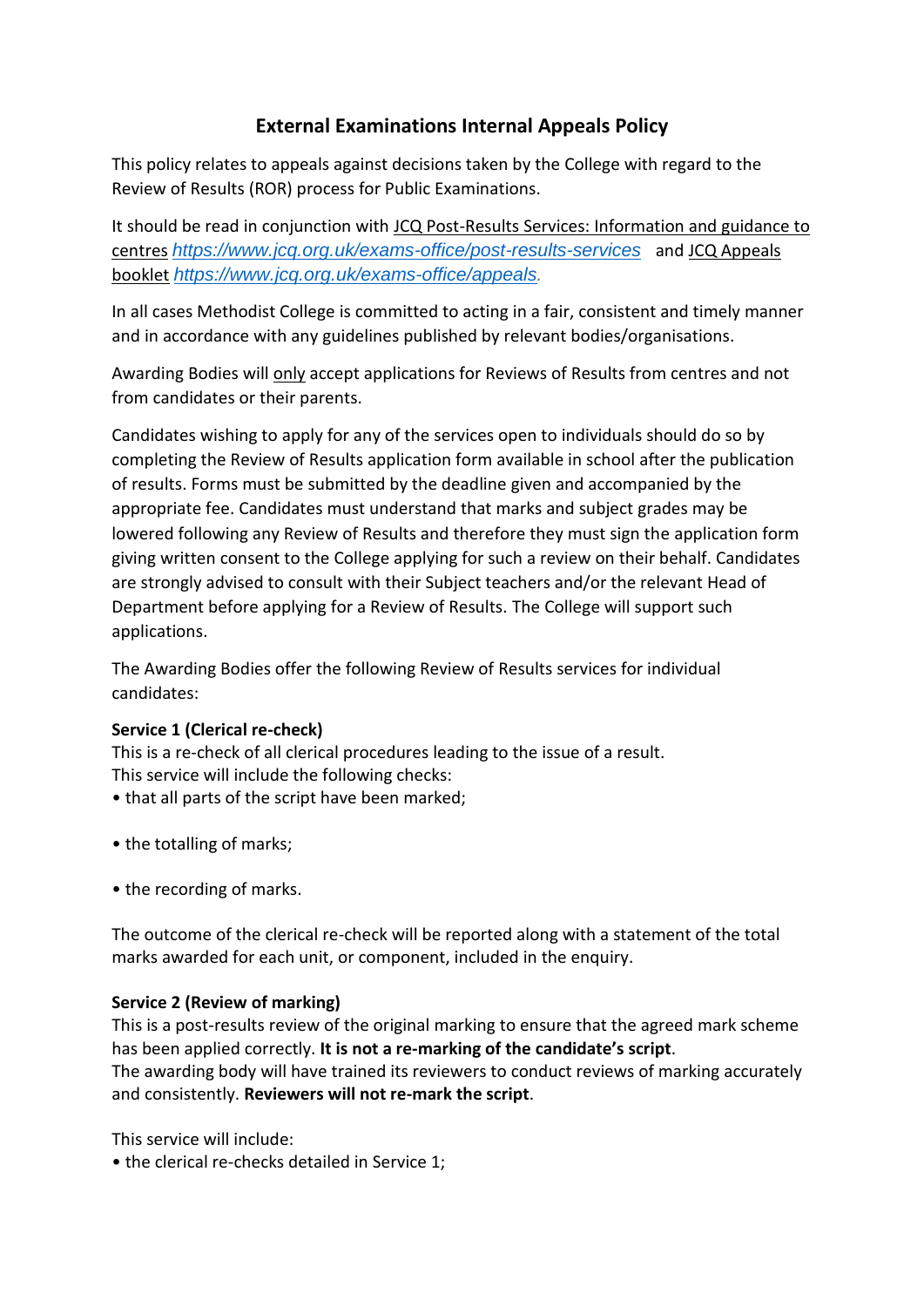• a review of marking as described above.

#### **Priority Service 2 (Review of marking)**

This is a priority post-results review of the original marking to ensure that the agreed mark scheme has been applied correctly. **It is not a re-marking of the candidate's script**. The awarding body will have trained its reviewers to conduct reviews of marking accurately and consistently. **Reviewers will not re-mark the script**. **The service is available for externally assessed components of both unitised and linear GCE specifications. It is only available if a GCE A-level candidate's place in higher education is dependent on the outcome. Universities and colleges will endeavour to be flexible in keeping places open. However, they can only do so if they are informed of priority reviews of marking that may affect an offer. It is therefore vitally important that candidates inform the relevant universities and colleges as soon as a priority review of marking has been requested.** 

# **Outcome of enquiries**

The outcome of each enquiry will be confirmed by the respective awarding body. The awarding body will provide a reason for the decision of a review of marking. If the mark has changed the reason will either be that an administrative error has occurred or there was a marking error. A marking error would occur where an examiner has not correctly applied the mark scheme or any other relevant procedure, i.e.

• if the 'right' mark was not given in a task where there is a 'right' or 'wrong' mark;

• if there has been an unreasonable exercise of academic judgement†.

†An academic judgement is what is involved when marking and grading assessments. It is possible for different examiners reasonably to reach different judgements. Unreasonableness in academic judgement occurs where the mark given is one that no reasonable examiner could properly have awarded.

If there is a disparity of two qualification grades or more between the original marker and the reviewer, the awarding body will automatically provide the centre with specific details. **Where there has been a reduction in marks or a downgrade, the request cannot be revoked and the original mark or grade cannot be reinstated**.

# **Appeals**

If a candidate is not satisfied with the outcome of a Review of Results, he/she can ask the College to submit an Appeal within 30 days of receiving the outcome.

#### **Please note that candidates and/or their parents/carers are not entitled to appeal directly to the awarding body.**

The College will only submit an appeal if it **genuinely believes that the awarding body has not followed due procedures.** Appeals must focus on whether an awarding body: a) has used procedures that were consistent with regulatory requirements;